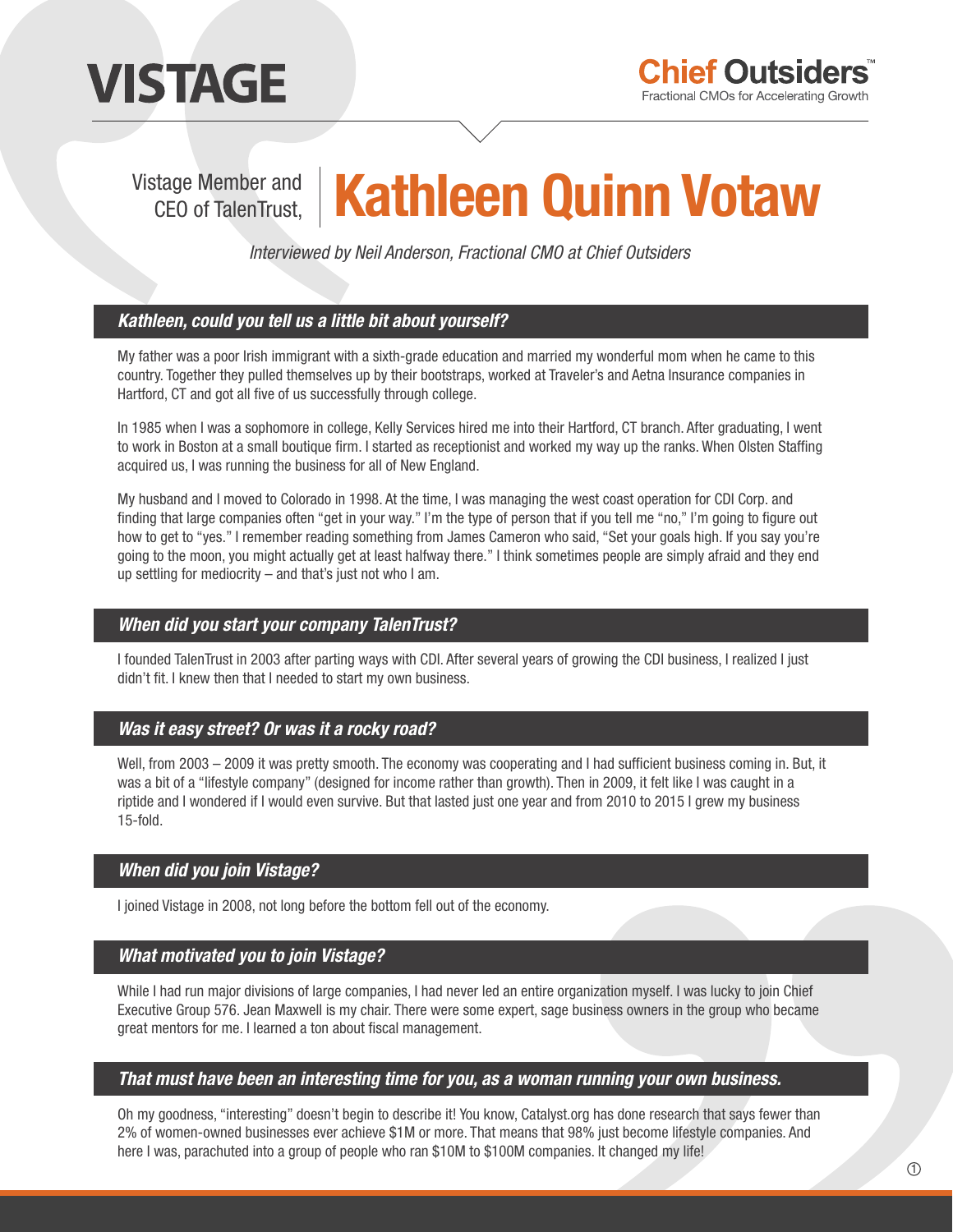# *How did it change your life?*

In 2009 when the recession was crushing us, I nearly quit Vistage as I needed to pinch every penny possible. Then, one of my Vistage member peers stepped up and actually paid my dues for a year so that I could stay with the group and continue to learn. He did it anonymously and I didn't learn who it was until several years later. But, that tells you a lot about the kind of people that make up Vistage.

# *Are there other ways your Vistage experience has helped you with your business?*

My Vistage peers have helped me understand the value I add in so many ways. My confidence has grown tremendously. I have accumulated so much more knowledge because Vistage is a knowledge sharing community. Participating in a Vistage peer advisory group teaches you humility but then brings your education to another level. As a result, the knowledge I bring to my customers is far better than it would ever have been.

# *Has your Vistage experience been entirely local to Denver?*

I have met Vistage members and attended Vistage events all around the country. I've met, worked with, and learned from some great business leaders including Art Saxby, the CEO of your organization, Chief Outsiders; Brian Beaulieu, CEO of ITR Economics; and many others. And those experiences have helped me grow my business across all of North America. I have gained great mentors and relationships through Vistage.

# *How has your business strategy evolved over the time you have been a Vistage member?*

We do things differently, in a holistic approach. We do a gap analysis, trying to understand what our prospective customers' unique people puzzle is for them. We then look at our services to design a plan for each customer focused on cultural alignment, competency based interview training, assessment tools, evaluations of systems and processes, onboarding, compensation analysis and strategic recruitment. We focus on more than just recruiting experience and skill set. We examine culture and employment brand. This is another dimension to getting the right organization in place to succeed at the highest possible levels. We help our clients build an internal culture that supports their brand, their employees and their customers.

#### *You are a busy woman. I know you spend a lot of time with Vistage. How do you measure your return on that investment?*

We actually track lead source here at TalenTrust. We have had more than 175 unique referrals over the years, meaning that 175 unique people have recommended us to a friend or colleague and have become TalenTrust customers. One prominent Vistage speaker referred more business to us just last year than our total revenue earned in our entire first year of business. Vistage has been a catalyst in getting these relationships and connections moving. The investment in Vistage is not trivial but the gains are significant and we measure it in many ways. We measure it in the resources we bring to our customers; we measure it in the knowledge we extract from the Vistage community; we measure it in our own organizational and corporate growth; and of course we measure it in dollars and cents.

# *How big is TalenTrust, what regions do you serve?*

We operate throughout North America. We served 58 customers last year. Currently we have about 20 employees in 3 states and we operate as a virtual remote community that works through collaborative office space.

#### *Thanks for sharing your Vistage experience with us today Kathleen.*

You're welcome; my pleasure.